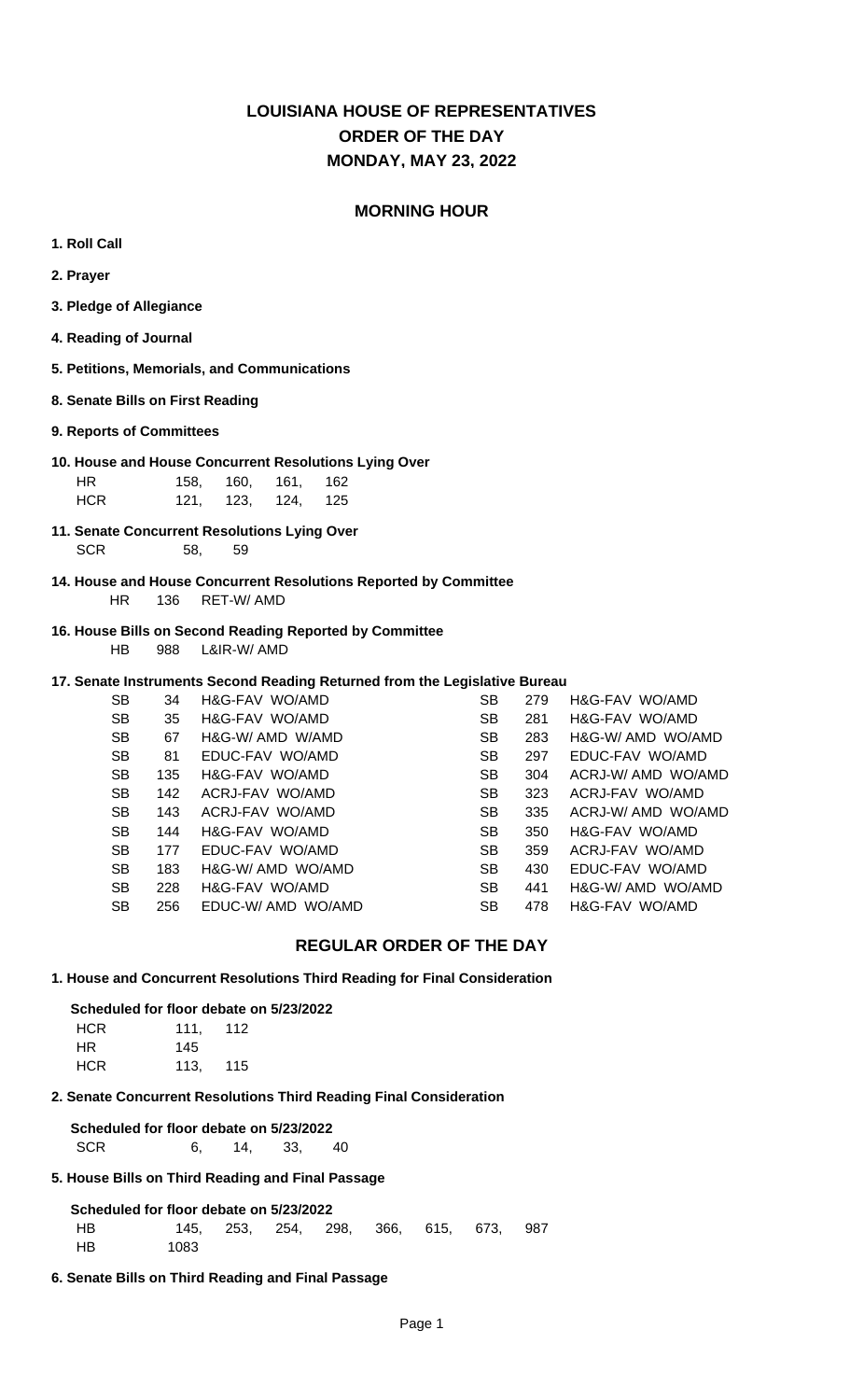|           | Scheduled for floor debate on 5/23/2022 |      |      |      |      |      |      |      |      |      |      |      |
|-----------|-----------------------------------------|------|------|------|------|------|------|------|------|------|------|------|
| <b>SB</b> | 8,                                      | 9,   | 132, | 171, | 216, | 219, | 237, | 392  |      |      |      |      |
| <b>SB</b> | 3,                                      | 12,  | 19,  | 23,  | 41,  | 48,  | 68,  | 78,  | 87,  | 95,  | 100, | 103  |
|           | Not yet scheduled for floor debate      |      |      |      |      |      |      |      |      |      |      |      |
| <b>SB</b> | 110,                                    | 127, | 133, | 152, | 172, | 174, | 179, | 196, | 260, | 284, | 302, | 305, |
|           | 318,                                    | 354, | 364, | 367, | 442, | 453, | 477, | 488  |      |      |      |      |
| <b>SB</b> | 30,                                     | 31,  | 33,  | 59,  | 64,  | 71,  | 72,  | 73,  | 74,  | 83,  | 99,  | 182, |
|           | 193,                                    | 197. | 257, | 258, | 259, | 267, | 285, | 290, | 328, | 333, | 337, | 370, |
|           | 424                                     |      |      |      |      |      |      |      |      |      |      |      |
| <b>SB</b> | 45,                                     | 47,  | 50,  | 62,  | 104, | 126, | 141, | 145, | 147, | 157, | 176, | 190, |
|           | 209,                                    | 250, | 261, | 268, | 273, | 315, | 317, | 379, | 393, | 396, | 407  |      |
| <b>SB</b> | 46,                                     | 51,  | 88,  | 93,  | 101, | 107, | 111, | 115, | 140, | 159, | 201, | 215, |
|           | 275,                                    | 311. | 313, | 319, | 332, | 383, | 398, | 402, | 437, | 450, | 480, | 485, |
|           | 493                                     |      |      |      |      |      |      |      |      |      |      |      |
| <b>SB</b> | 5,                                      | 6,   | 7,   | 15,  | 16,  | 28,  | 54,  | 106, | 108, | 222, | 241, | 244, |
|           | 266,                                    | 271, | 272, | 277, | 286, | 423, | 429, | 436, | 443, | 444, | 446, | 465, |
|           | 490                                     |      |      |      |      |      |      |      |      |      |      |      |
| <b>SB</b> | 69,                                     | 90.  | 97,  | 112, | 118, | 121, | 167, | 213, | 214, | 255, | 298, | 324, |
|           | 342,                                    | 349, | 369, | 388, | 426, | 435, | 439, | 489  |      |      |      |      |
|           |                                         |      |      |      |      |      |      |      |      |      |      |      |

### **NOTICE GIVEN SUBJECT TO CALL**

#### **1. House and Concurrent Resolutions Third Reading for Final Consideration**

 **Scheduled for floor debate on 5/23/2022**

| HR.        | 107 |
|------------|-----|
| <b>HCR</b> | 96  |

 **Scheduled for floor debate on 5/24/2022** HCR 12

#### **4. House Bills Amended by Senate to be Concurred in by the House**

 **Scheduled for concurrence on 5/23/2022** HB 221, 443

#### **5. House Bills on Third Reading and Final Passage**

#### **Scheduled for floor debate on 5/23/2022**

| HB        | 178. 179 |                          |                                   |  |      |       |
|-----------|----------|--------------------------|-----------------------------------|--|------|-------|
| <b>HB</b> | 32. 819  |                          |                                   |  |      |       |
| HB        |          | 428, 536, 537, 984, 1009 |                                   |  |      |       |
| HB        |          |                          | 29, 376, 531, 670, 707, 731, 871, |  | 946. | - 951 |
|           |          |                          |                                   |  |      |       |

### **Scheduled for floor debate on 5/24/2022**

HB 1077

#### **6. Senate Bills on Third Reading and Final Passage**

#### **Scheduled for floor debate on 5/23/2022**

| <b>SB</b> | 433. | 486 |
|-----------|------|-----|
| <b>SB</b> | 146, | 154 |

## **RETURNED TO THE CALENDAR**

#### **Morning Hour**

 **19. Reconsideration** HB 424

#### **Regular Order**

#### **1. House and House Concurrent Resolutions Third Reading for Final Consideration** HCR 10, 47, 101, 103, 107

### **5. House Bills on Third Reading and Final Passage**

| HВ |      |  |  | 4, 52, 68, 84, 127, 146, 206, 222, 226, 288, 367, 398,      |  |  |  |
|----|------|--|--|-------------------------------------------------------------|--|--|--|
|    |      |  |  | 425, 462, 494, 565, 591, 637, 640, 666, 700, 813, 844, 926, |  |  |  |
|    | 1044 |  |  |                                                             |  |  |  |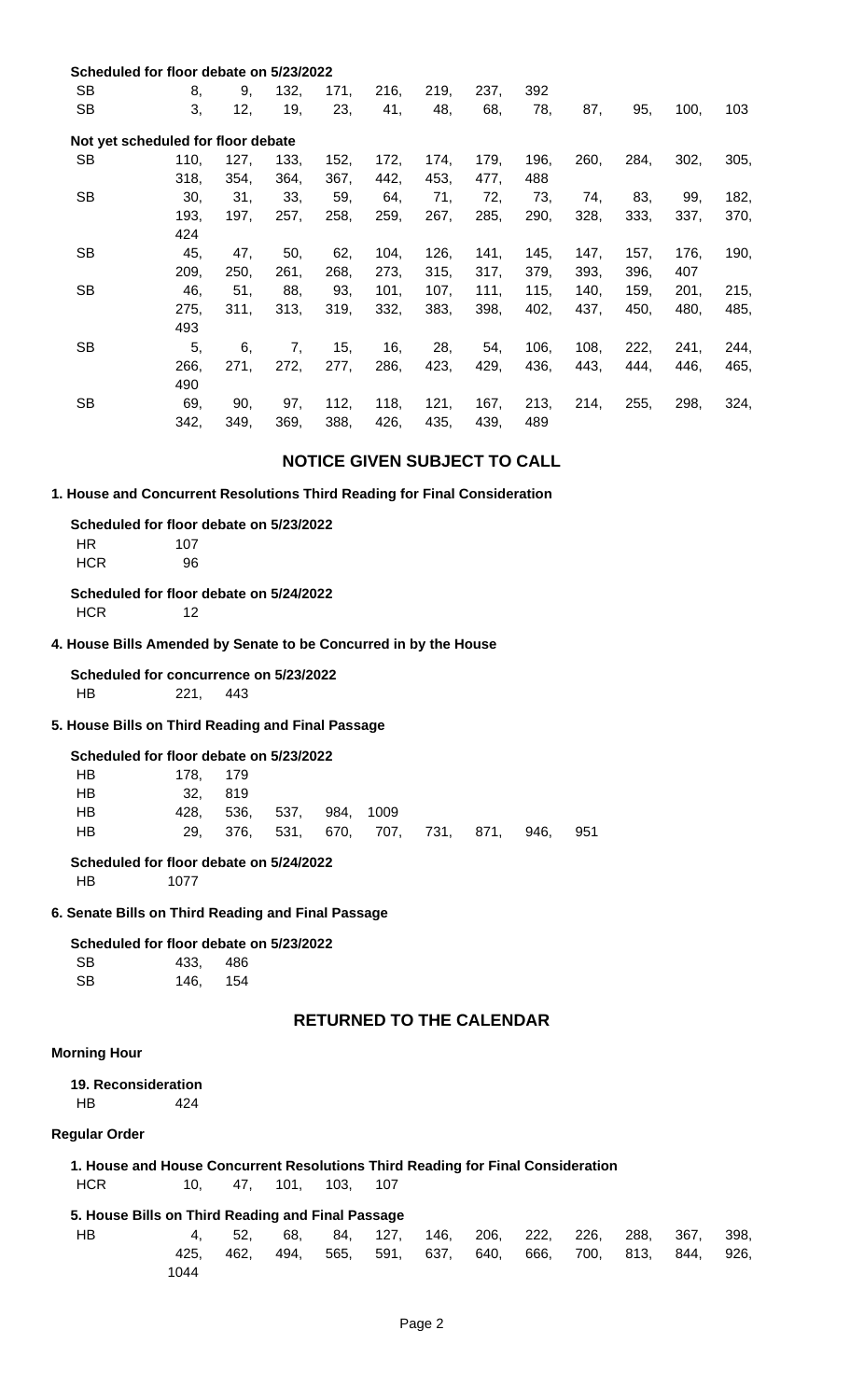SB 94, 134, 168, 447

## **INSTRUMENTS PENDING IN CONFERENCE COMMITTEE**

| HB. |     | 200, 294, 312, 549 |  |
|-----|-----|--------------------|--|
| SB. | 282 |                    |  |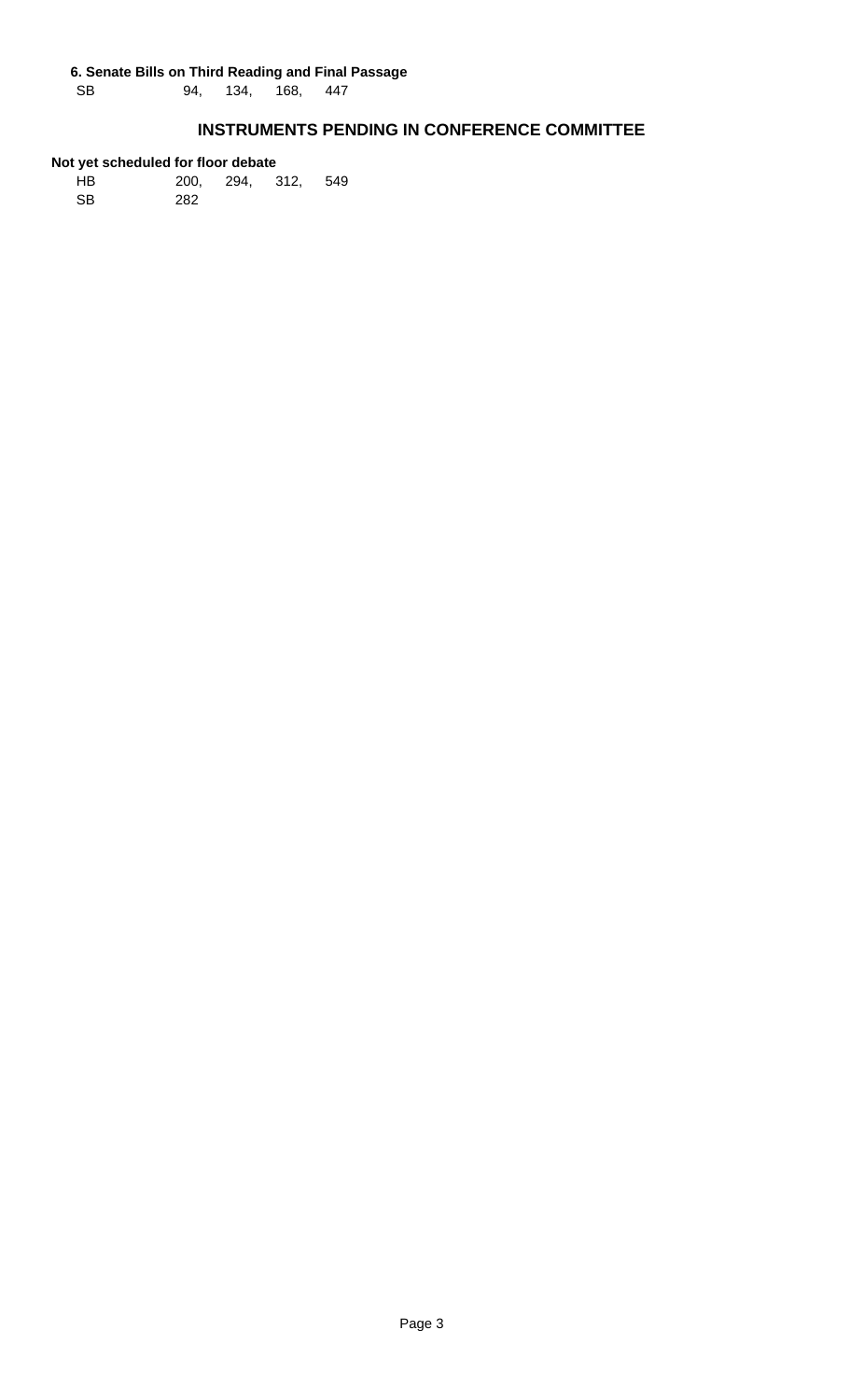## **DEBATE CALENDAR - MONDAY, MAY 23, 2022**

## **HRs AND HCRs FINAL CONSIDERATION -** [5 items]

| 1. HCR111 | <b>STAGNI</b>       | <b>HEALTH/LDH</b> Requests the Louisiana<br>Department of Health to examine options to<br>improve reimbursement rates for residential<br>substance abuse treatment facilities in the state           |
|-----------|---------------------|------------------------------------------------------------------------------------------------------------------------------------------------------------------------------------------------------|
| 2. HCR112 | <b>AMEDEE</b>       | <b>PUBLIC MEETINGS</b> Requests local public<br>bodies to allow the public to view and participate<br>in meetings via electronic means to the extent<br>practicable                                  |
| 3. HR145  | <b>LANCE HARRIS</b> | <b>EDUCATION</b> Requests that the state Department<br>of Education study and submit a report relative to<br>transparency in education with respect to parental<br>access to instructional materials |
| 4. HCR113 | <b>MINCEY</b>       | <b>STUDENT/ASSESSMENT</b> Requests the state<br>Department of Education to study and submit a<br>report relative to the cost of standardized testing<br>associated with state assessments            |
| 5. HCR115 | <b>SCHEXNAYDER</b>  | <b>CONGRESS</b> Memorializes congress to support<br>the continued partnership between nonprofit<br>organizations and the federal government                                                          |

## **SENATE CONCURRENT RESOLUTIONS FINAL CONSIDERATION -** [4 items]

| SCR <sub>6</sub> | <b>CATHEY</b>   | <b>POSTSECONDARY ED Creates a task force to</b><br>study and make recommendations relative to<br>tenure policies of public postsecondary education<br>institutions. |
|------------------|-----------------|---------------------------------------------------------------------------------------------------------------------------------------------------------------------|
| 2. <b>SCR14</b>  | FOIL.           | <b>LEGIS POWERS/FUNCTIONS Establishes the</b><br><b>Cybersecurity Redhibition Task Force.</b>                                                                       |
| 3. <b>SCR33</b>  | <b>MILLIGAN</b> | <b>TEACHERS</b> Requests the state superintendent of<br>education to create the Teachers' Advisory<br>Council.                                                      |
| 4. <b>SCR40</b>  | <b>MILLIGAN</b> | <b>TEACHERS</b> Requests each public school system<br>to create a Teachers' Advisory Council.                                                                       |

## **HOUSE BILLS ON FINAL PASSAGE -** [9 items]

| 1. HB145 | <b>EDMONSTON</b> | <b>ADMINISTRATIVE PROCEDURE Provides</b> |  |  |
|----------|------------------|------------------------------------------|--|--|
|          |                  | relative to rule making procedure        |  |  |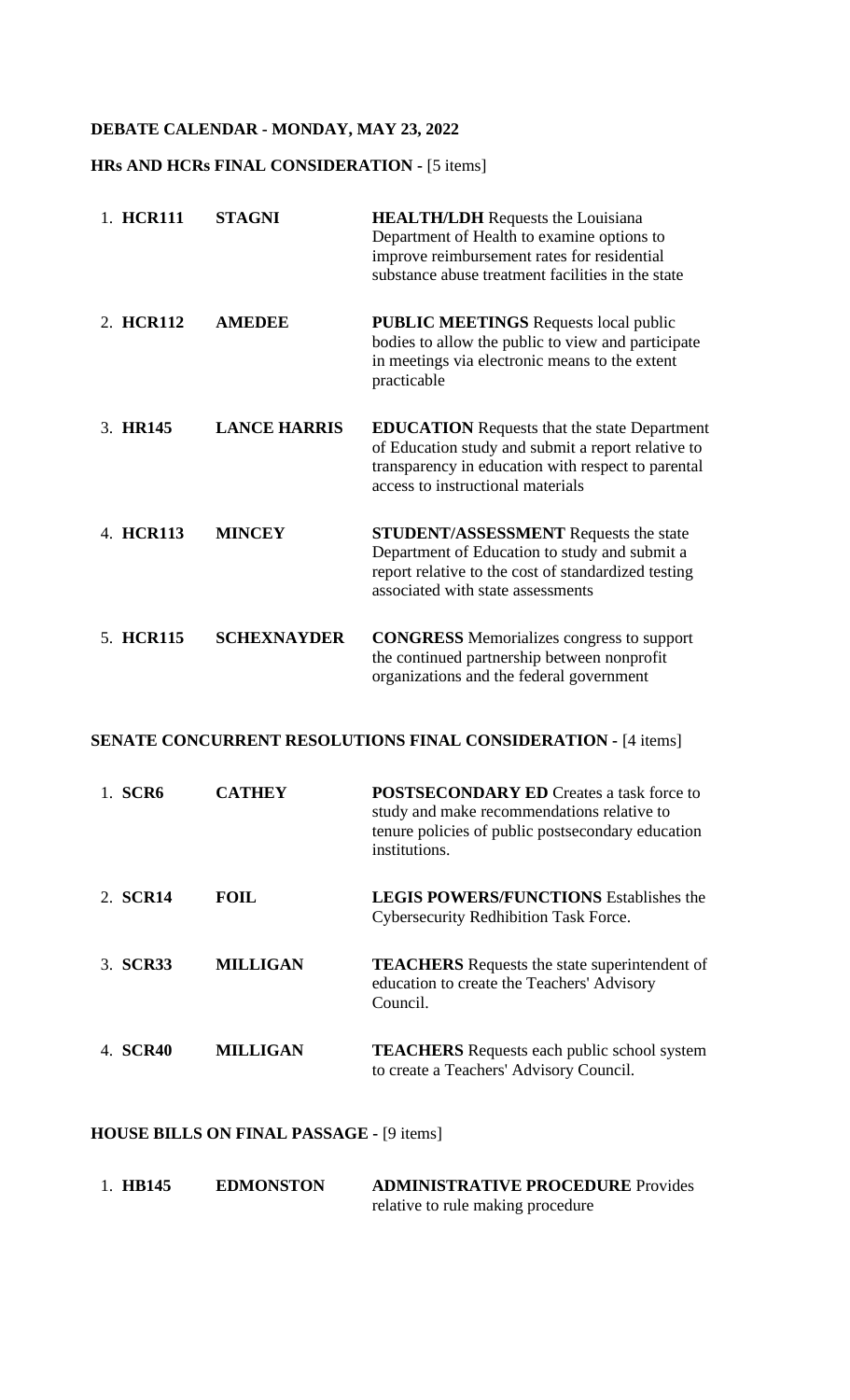| 2. HB253  | <b>EDMONSTON</b> | <b>DISCRIMINATION</b> Prohibits discriminatory<br>practices on the basis of vaccination status or<br>immunity status                                    |  |
|-----------|------------------|---------------------------------------------------------------------------------------------------------------------------------------------------------|--|
| 3. HB254  | <b>GREEN</b>     | <b>CAMPAIGN FINANCE</b> Increases campaign<br>contribution limit for certain contributions.                                                             |  |
| 4. HB298  | <b>JORDAN</b>    | <b>CONSTITUTION/AMENDMENT</b><br>(Constitutional Amendment) Provides relative to<br>involuntary servitude and the administration of<br>criminal justice |  |
| 5. HB366  | <b>FRIEMAN</b>   | <b>JUDGES</b> (Constitutional Amendment) Provides<br>relative to the mandatory retirement age for judges                                                |  |
| 6. HB615  | <b>FREEMAN</b>   | <b>LAW ENFORCEMENT</b> Provides relative to law<br>enforcement records                                                                                  |  |
| 7. HB673  | <b>JORDAN</b>    | <b>INSURANCE/HEALTH</b> Provides relative to the<br>regulation of pharmacy benefit managers                                                             |  |
| 8. HB987  | <b>DESHOTEL</b>  | <b>PRIVACY</b> Provides relative to the protection of<br>data                                                                                           |  |
| 9. HB1083 | <b>NEWELL</b>    | <b>DISCRIMINATION</b> Provides relative to hair<br>discrimination in education, employment, public<br>accommodations, and housing options               |  |

# **SENATE BILLS ON FINAL PASSAGE -** [20 items]

| 1. SB8   | <b>PRICE</b>        | <b>STATE POLICE RETIREMENT Clarifies and</b><br>standardizes language relative to certain benefits.<br>(6/30/22)                                                                                |
|----------|---------------------|-------------------------------------------------------------------------------------------------------------------------------------------------------------------------------------------------|
| 2. SB9   | <b>ROBERT MILLS</b> | <b>RETIREMENT SYSTEMS</b> Provides relative to<br>benefits provided by and administration of certain<br>statewide retirement systems. $(2/3 - CA10s29(F))$<br>(6/30/22)                         |
| 3. SB132 | <b>MILLIGAN</b>     | <b>SUNSET LAW Re-creates the Governor's Office</b><br>of Homeland Security and Emergency<br>Preparedness. $(6/30/22)$                                                                           |
| 4. SB171 | <b>FOIL</b>         | <b>SUNSET LAW Re-creates the Department of</b><br>Veterans Affairs. (6/30/22)                                                                                                                   |
| 5. SB216 | <b>JACKSON</b>      | <b>COURTS</b> Provides for the transfer and deposit of<br>monies from the witness fee fund to the operating<br>fund of the Bastrop City Court for operating<br>expenses of the court. (gov sig) |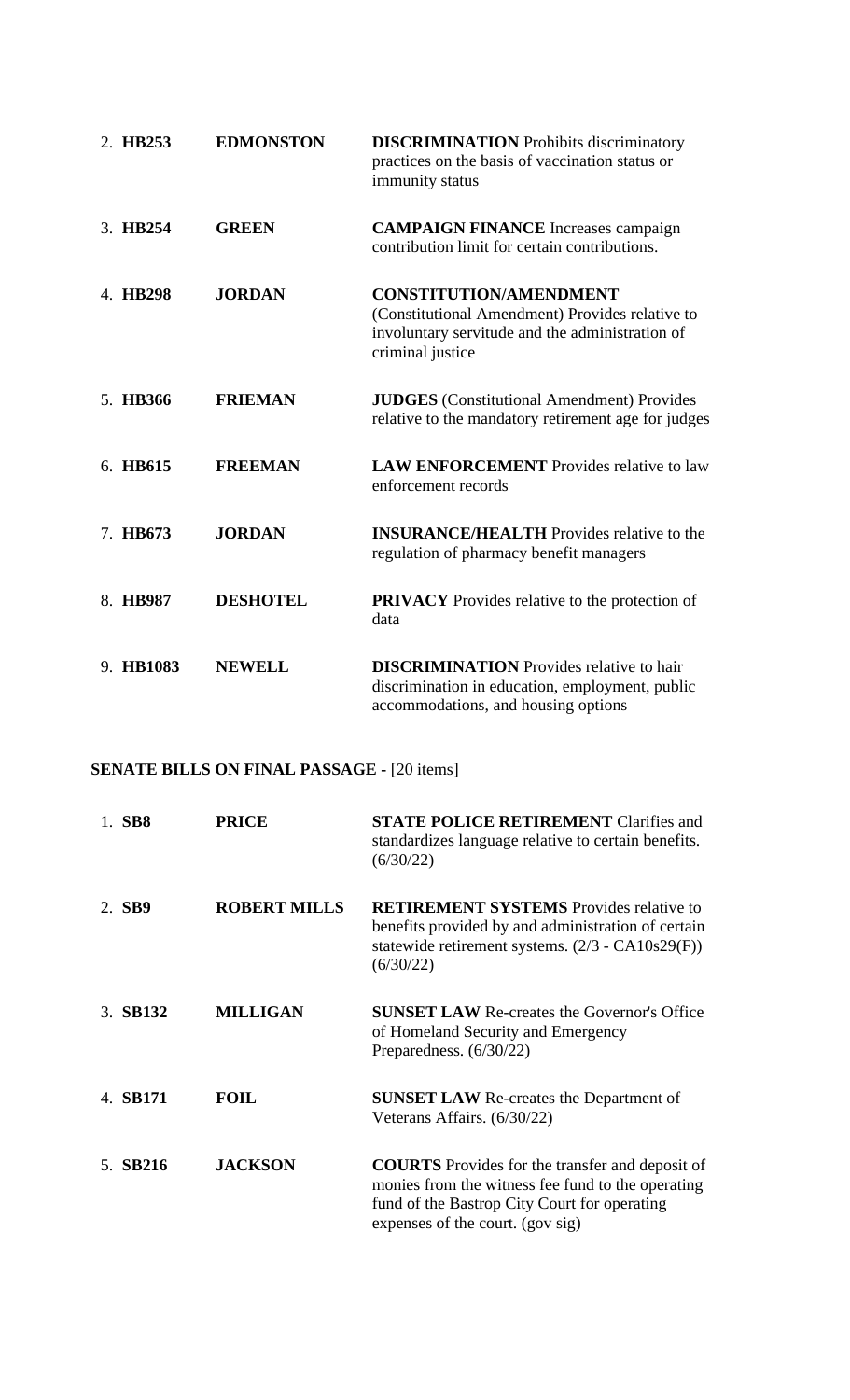| 6. SB219  | <b>JACKSON</b>    | <b>COURTS</b> Authorizes judicial district indigent<br>defender funds to be used for the purposes of<br>retaining expert witnesses. $(8/1/22)$                                             |  |  |
|-----------|-------------------|--------------------------------------------------------------------------------------------------------------------------------------------------------------------------------------------|--|--|
| 7. SB237  | <b>FIELDS</b>     | <b>SPECIAL DISTRICTS</b> Creates the Sagefield<br>Crime Prevention District in East Baton Rouge<br>Parish. (8/1/22)                                                                        |  |  |
| 8. SB392  | <b>BOUDREAUX</b>  | <b>LEGIS POWERS/FUNCTIONS Designates St.</b><br>Landry Parish as the Equine Capital of Louisiana<br>and St. Tammany Parish as the Thoroughbred<br>Breeding Capital of Louisiana. (gov sig) |  |  |
| 9. SB3    | <b>ALLAIN</b>     | <b>COASTAL RESOURCES</b> Provides for<br>distribution of monies collected from enforcement<br>actions of coastal use permits. $(8/1/22)$                                                   |  |  |
| 10. SB12  | <b>REESE</b>      | <b>TAX/TAXATION</b> Provides for an extension of<br>the Competitive Projects Payroll Incentive<br>Program. (gov sig)                                                                       |  |  |
| 11. SB19  | <b>MORRIS</b>     | <b>TRAFFIC</b> Provides for police officers to use<br>electronic forms. $(8/1/22)$                                                                                                         |  |  |
| 12. SB23  | <b>ALLAIN</b>     | <b>NATURAL RESOURCES DEPT Provides for</b><br>the deposit of monies into the Oilfield Site<br>Restoration Fund. (gov sig)                                                                  |  |  |
| 13. SB41  | REESE             | <b>TAX/TAXATION</b> Provides for the Louisiana<br>Quality Jobs Program Act. (gov sig)                                                                                                      |  |  |
| 14. SB48  | <b>REESE</b>      | <b>FUNDS/FUNDING</b> Provides for changes to the<br>Water Sector Program. (gov sig)                                                                                                        |  |  |
| 15. SB68  | <b>FRED MILLS</b> | <b>PORTS/HARBORS/TERMINALS Provides</b><br>relative to the Port of Iberia. $(8/1/22)$                                                                                                      |  |  |
| 16. SB78  | <b>REESE</b>      | <b>PROCUREMENT CODE</b> Increases threshold<br>amount that requires a public bid for the<br>procurement of certain law enforcement vehicles<br>by a local government unit. $(8/1/22)$      |  |  |
| 17. SB87  | <b>CATHEY</b>     | <b>CAPITAL OUTLAY</b> Provides relative to the<br>capital outlay process. (gov sig)                                                                                                        |  |  |
| 18. SB95  | <b>ALLAIN</b>     | <b>TAX/LOCAL</b> Creates the multi-parish audit<br>program for local sales tax. $(7/1/22)$                                                                                                 |  |  |
| 19. SB100 | <b>CATHEY</b>     | <b>DRIVER EDUCATION</b> Exempts certain visa<br>holders from Louisiana driver education<br>requirements. $(8/1/22)$                                                                        |  |  |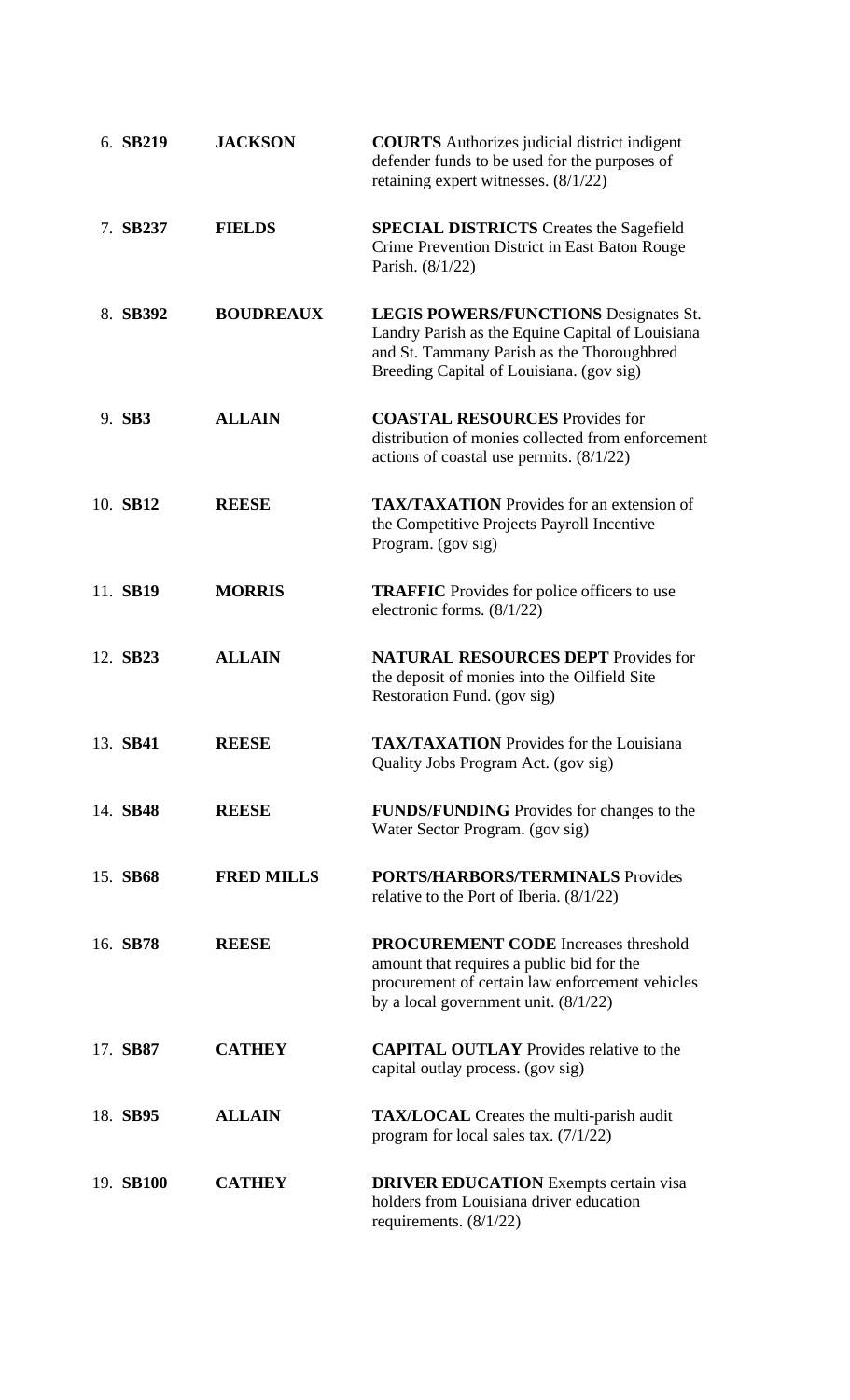| 20. SB103 | <b>FOIL</b> | <b>MALPRACTICE</b> Provides relative to legal |  |  |  |
|-----------|-------------|-----------------------------------------------|--|--|--|
|           |             | malpractice. $(7/1/22)$                       |  |  |  |

## **HRs AND HCRs FINAL CONSIDERATION - NOTICE GIVEN -** [2 items]

| 2. HCR96 | <b>MAGEE</b>  | <b>HISTORIC COMMEMORATION Provides</b>                                                                                            |  |
|----------|---------------|-----------------------------------------------------------------------------------------------------------------------------------|--|
| 1. HR107 | <b>ECHOLS</b> | <b>HOUSING</b> Requests the Louisiana Housing<br>Corporation to study issues related to the<br>availability of affordable housing |  |

relative to an America 250 state commission

## **HOUSE BILLS TO BE CONCURRED IN - NOTICE GIVEN -** [2 items]

| 1. HB221 | <b>MAGEE</b> | <b>CONTRACTS/BIDS</b> Provides relative to<br>procurement limits for purchases of materials and<br>supplies by public entities                                             |  |
|----------|--------------|----------------------------------------------------------------------------------------------------------------------------------------------------------------------------|--|
| 2. HB443 | <b>MAGEE</b> | <b>CRIMINAL/PENALTIES</b> Provides relative to<br>the payment of fines, fees, costs, restitution, and<br>other monetary obligations related to an offender's<br>conviction |  |

## **HOUSE BILLS ON FINAL PASSAGE - NOTICE GIVEN -** [18 items]

| 1. HB178 | <b>VILLIO</b> | <b>VOTERS/VOTING</b> (Constitutional Amendment)<br>Provides relative to the right to vote                                                                                          |
|----------|---------------|------------------------------------------------------------------------------------------------------------------------------------------------------------------------------------|
| 2. HB179 | <b>WRIGHT</b> | <b>GOVERNOR/POWERS-VETO</b> (Constitutional<br>Amendment) Removes the line item veto power of<br>the governor                                                                      |
| 3. HB32  |               | PHILLIP TARVER RETIREMENT/STATE SYSTEMS Provides<br>relative to the duties of the Public Retirement<br><b>Systems' Actuarial Committee</b>                                         |
| 4. HB819 | <b>COX</b>    | <b>SCHOOLS/EMPLOYEES</b> Provides relative to<br>extended sick leave for school bus operators and<br>public school employees                                                       |
| 5. HB428 | <b>AMEDEE</b> | <b>EDUCATION</b> Prohibits the State Board of<br>Elementary and Secondary Education and the state<br>Department of Education from recommending any<br>vaccine or medical procedure |
| 6. HB536 | <b>COX</b>    | <b>HIGHER EDUCATION</b> Lowers the minimum<br>age for initial qualification for an M.J. Foster<br>Promise Award from 21 to 18                                                      |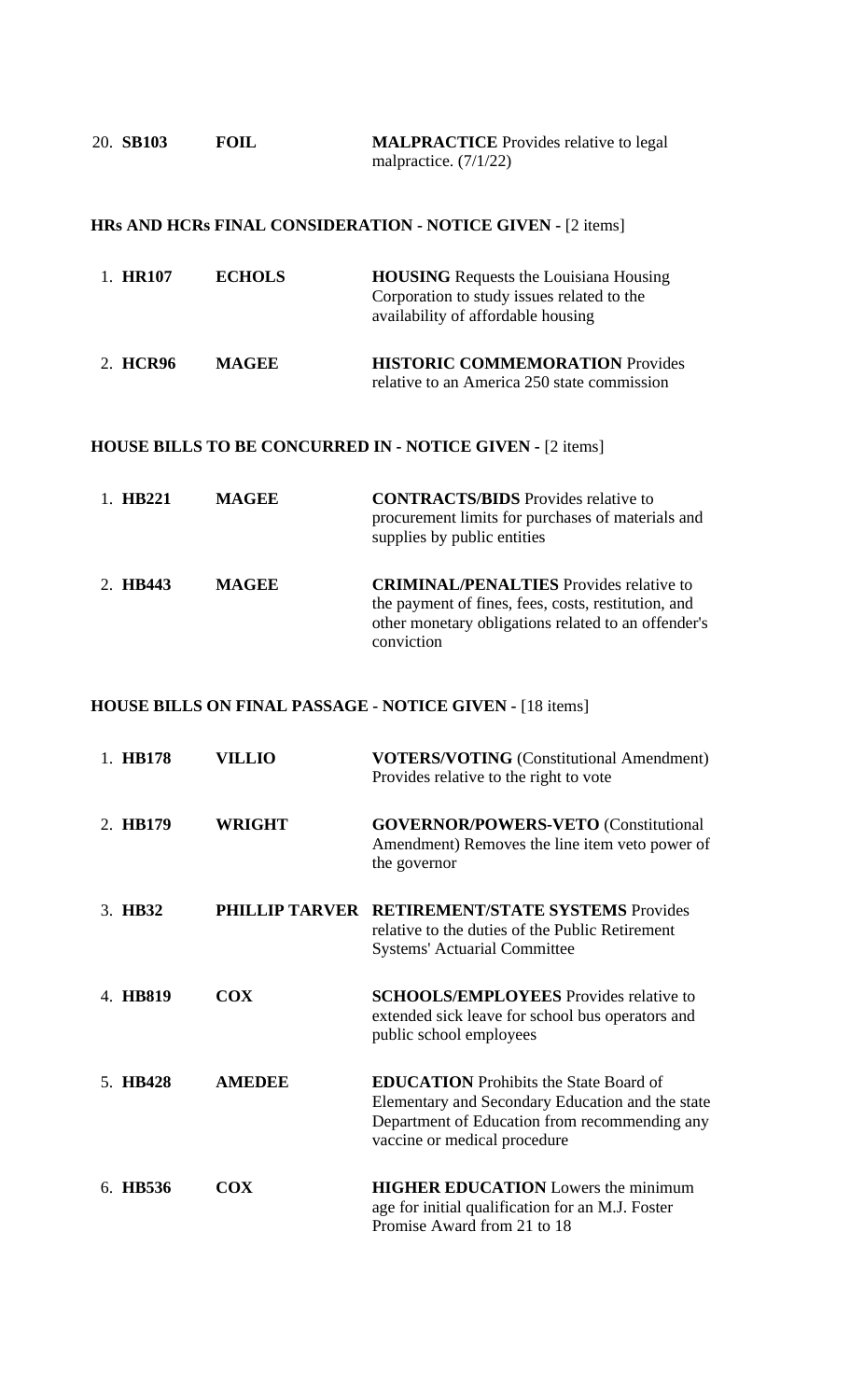| 7. HB537  | <b>DAVIS</b>         | <b>INSURANCE/HEALTH Requires health</b><br>insurance coverage for infertility treatments                                                                                                                                                          |  |  |
|-----------|----------------------|---------------------------------------------------------------------------------------------------------------------------------------------------------------------------------------------------------------------------------------------------|--|--|
| 8. HB984  | <b>AMEDEE</b>        | <b>SCHOOLS/BOARDS</b> Provides relative to school<br>board meetings                                                                                                                                                                               |  |  |
| 9. HB1009 |                      | <b>PHILLIP TARVER LAW ENFORCE/OFFICERS Provides relative</b><br>to the training requirements for part-time and<br>reserve peace officers                                                                                                          |  |  |
| 10. HB29  | <b>NELSON</b>        | <b>APPROPRIATIONS</b> (Constitutional<br>Amendment) To require the legislature to<br>appropriate no less than fifty percent of<br>nonrecurring state revenues for application to<br>certain state retirement system unfunded accrued<br>liability |  |  |
| 11. HB376 | <b>HUVAL</b>         | <b>MTR VEHICLE/VIOLATIONS Provides</b><br>relative to the operation of a motor vehicle while<br>using a wireless telecommunication device                                                                                                         |  |  |
| 12. HB531 | <b>AMEDEE</b>        | <b>VACCINES/VACCINATION</b> Provides for civil<br>remedies for a student who is denied entry into<br>school because of immunization requirements                                                                                                  |  |  |
| 13. HB670 | <b>BUTLER</b>        | <b>COSMETOLOGY</b> Provides relative to<br>examination and licensing fees                                                                                                                                                                         |  |  |
| 14. HB707 | <b>DUPLESSIS</b>     | <b>CRIMINAL/RECORDS</b> Provides relative to the<br>expungement of criminal records                                                                                                                                                               |  |  |
| 15. HB731 | <b>DUPLESSIS</b>     | <b>JUVENILES/DETENTION FAC Provides</b><br>relative to emergency preparedness plans for<br>juvenile detention facilities                                                                                                                          |  |  |
| 16. HB871 | <b>MARCELLE</b>      | <b>MTR VEHICLE/DRIVER LIC Provides relative</b><br>to reinstatement fees for an arrested person's<br>failure to honor a written promise to appear                                                                                                 |  |  |
| 17. HB946 | <b>DUSTIN MILLER</b> | <b>EDUCATION/SPECIAL</b> Provides relative to the<br>membership and reports of special education<br>advisory councils                                                                                                                             |  |  |
| 18. HB951 | <b>JORDAN</b>        | <b>INSURANCE/AUTOMOBILE Requires</b><br>automobile liability insurance policies include<br>uninsured motorist coverage                                                                                                                            |  |  |

## **SENATE BILLS ON FINAL PASSAGE - NOTICE GIVEN -** [4 items]

| 1. SB433 | <b>BODI WHITE</b> | <b>SPECIAL DISTRICTS</b> Provides relative to the |
|----------|-------------------|---------------------------------------------------|
|          |                   | membership of certain airport commissions.        |
|          |                   | (8/1/22)                                          |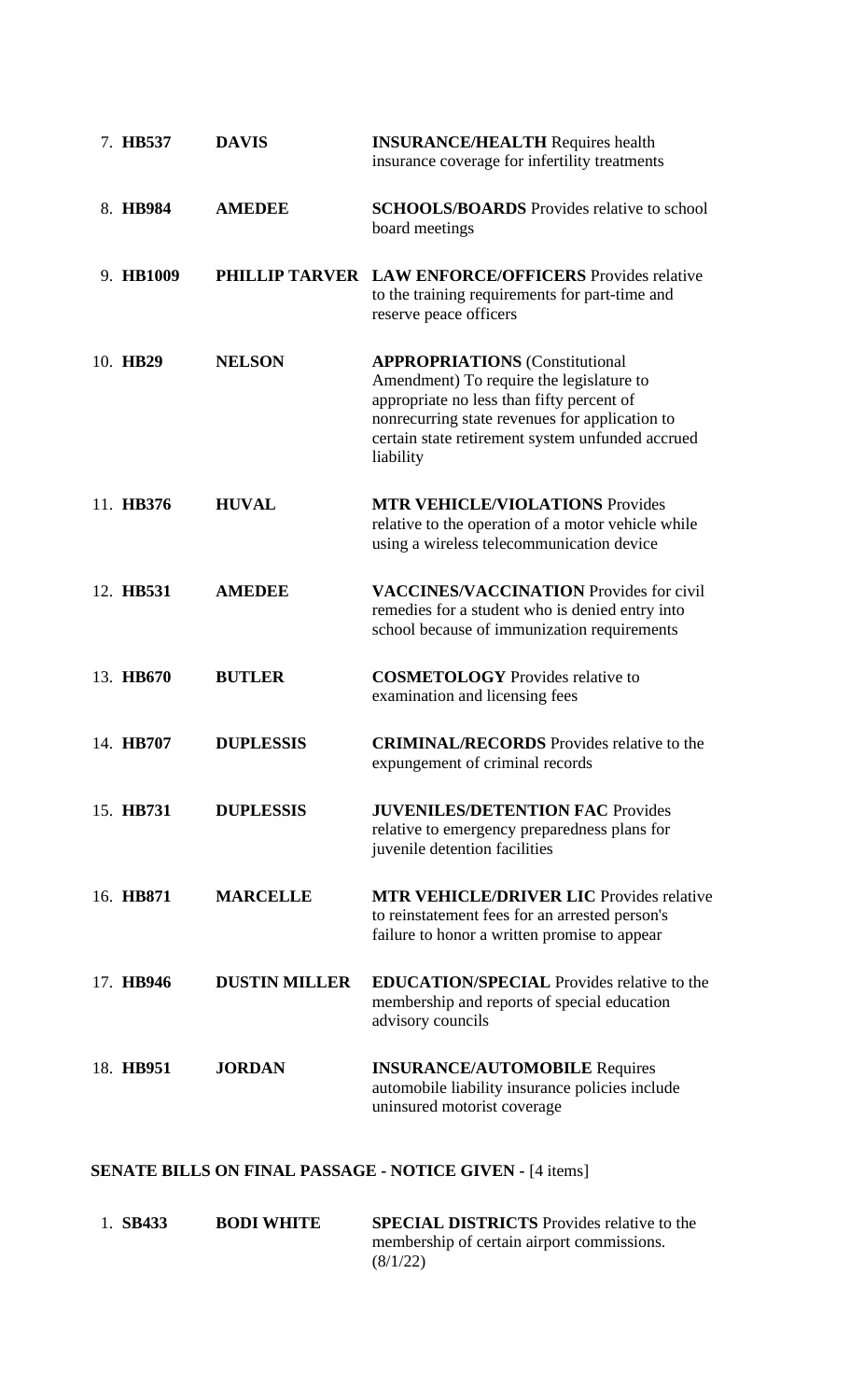| 2. SB486 | <b>MORRIS</b> | <b>CLERKS OF COURT</b> Provides relative to clerks<br>of court. $(8/1/22)$                                                                           |
|----------|---------------|------------------------------------------------------------------------------------------------------------------------------------------------------|
| 3. SB146 | <b>TALBOT</b> | <b>HEALTH/ACC INSURANCE Provides for</b><br>health insurance coverage of cancer treatments.<br>(8/1/22)                                              |
| 4. SB154 | <b>TALBOT</b> | <b>HEALTH/ACC INSURANCE Provides for</b><br>health insurance coverage of genetic testing for<br>critically ill infants with no diagnosis. $(1/1/23)$ |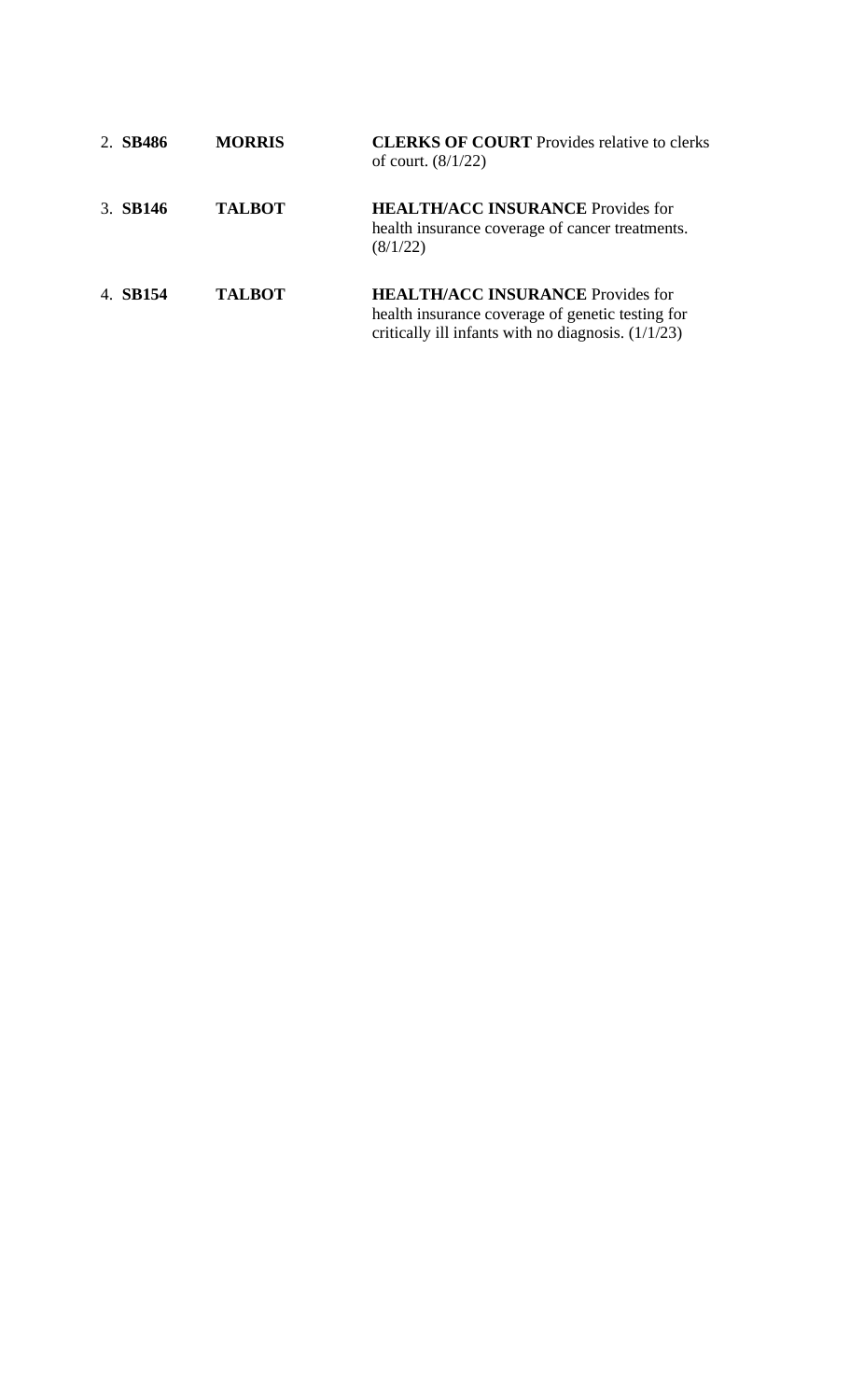## **DEBATE CALENDAR - TUESDAY, MAY 24, 2022**

## **HRs AND HCRs FINAL CONSIDERATION - NOTICE GIVEN -** [1 items]

1. **HCR12 CHARLES OWEN CONGRESS** Requests that congress reduce or eliminate funding for the U.S. Department of Homeland Security to protect the civil liberties of the citizens of Louisiana

### **HOUSE BILLS ON FINAL PASSAGE - NOTICE GIVEN -** [1 items]

1. **HB1077 GAINES CRIMINAL/PROCEDURE** Provides relative to convictions rendered by a verdict from a nonunanimous jury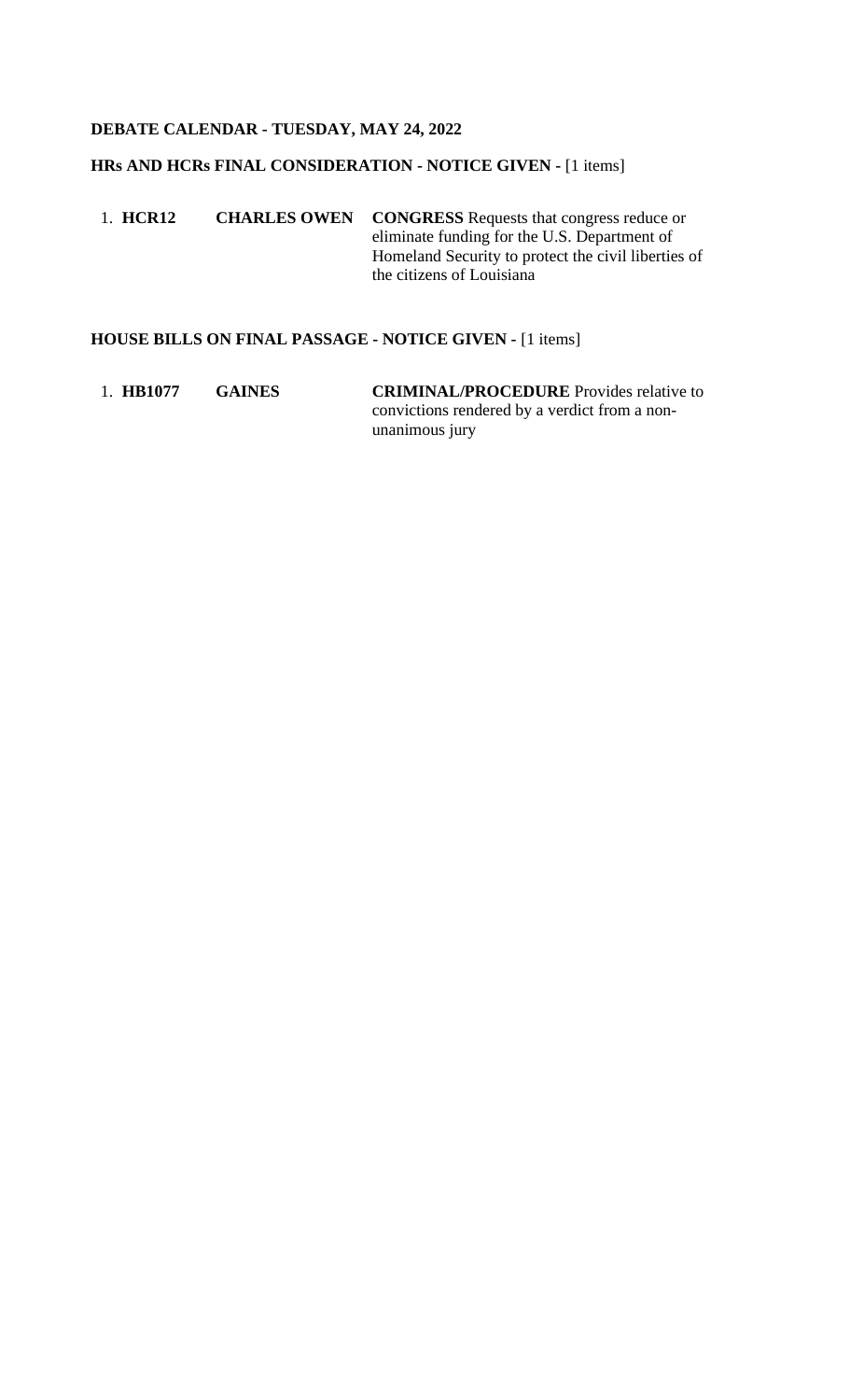## INSTRUMENTS PENDING IN CONFERENCE COMMITTEE

| <b>CHAMBER</b>                             | <b>DATE</b>                    | <b>CONFERENCE COMMITTEE APPOINTED</b><br><b>CONFEREES</b> |                                                                                                           | <b>DATE</b> | <b>ACTION</b> |
|--------------------------------------------|--------------------------------|-----------------------------------------------------------|-----------------------------------------------------------------------------------------------------------|-------------|---------------|
| 200<br>HB                                  | BY BROWN, CHAD<br>prosecutions |                                                           | CRIMINAL/PROCEDURE / Provides relative to the presence of the defendant in misdemeanor                    |             |               |
| <b>HOUSE</b><br><b>SENATE</b>              |                                |                                                           |                                                                                                           |             |               |
| 294<br>HB<br><b>HOUSE</b><br><b>SENATE</b> | BY NELSON                      |                                                           | INSURANCE/HEALTH / Provides relative to the guaranteed issue of Medicare supplement policies              |             |               |
| 312<br>HB<br><b>HOUSE</b>                  | BY MILLER, D.                  |                                                           | HEALTH CARE/PROVIDERS / Enacts reforms to address workplace violence in healthcare settings               |             |               |
| <b>SENATE</b>                              |                                |                                                           |                                                                                                           |             |               |
| HB<br>549                                  | BY BOYD                        | HOUSING / Provides relative to certain deed restrictions  |                                                                                                           |             |               |
| <b>HOUSE</b><br><b>SENATE</b>              |                                |                                                           |                                                                                                           |             |               |
| <b>SB</b><br>282                           | BY JACKSON<br>sig)             |                                                           | SOCIAL SERVICES / Establishes a workforce training initiative to serve public assistance recipients. (gov |             |               |
| <b>HOUSE</b><br><b>SENATE</b>              |                                |                                                           |                                                                                                           |             |               |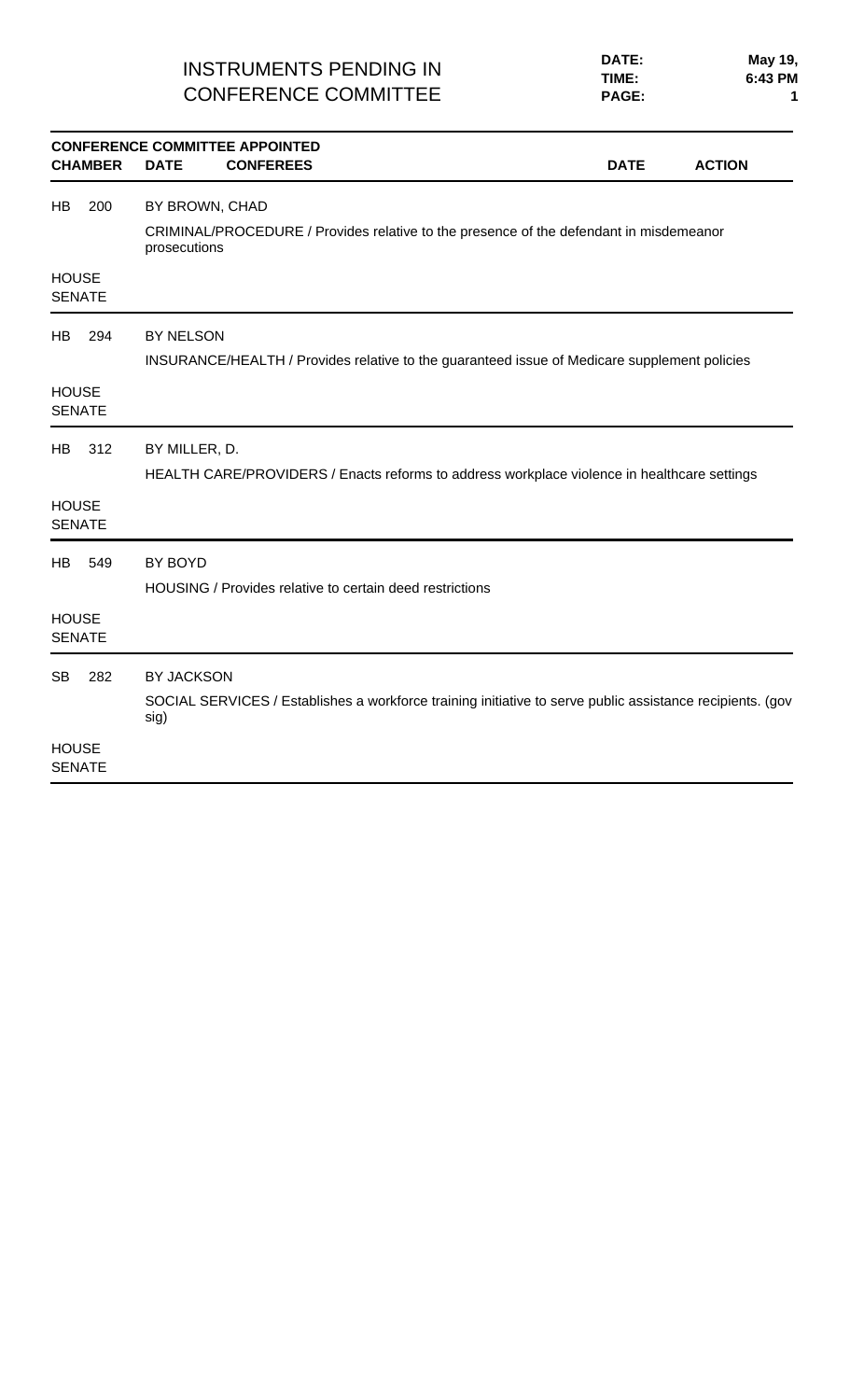## **MORNING HOUR 14**

## **HOUSE AND HOUSE CONCURRENT RESOLUTIONS REPORTED BY COMMITTEE**

HR136 Firment RET-W/ AMD

# **MORNING HOUR 16**

# **HOUSE BILLS ON SECOND READING REPORTED BY COMMITTEE**

HB988 Landry L&IR-W/AMD

## **MORNING HOUR 17**

## **SENATE INSTRUMENTS SECOND READING RETURNED FROM THE LEGISLATIVE BUREAU**

| SB34         | Mills, Fred      | H&G-FAV WO/AMD    |
|--------------|------------------|-------------------|
| <b>SB35</b>  | Mills, Fred      | H&G-FAV WO/AMD    |
| <b>SB67</b>  | Mills, Fred      | H&G-W/AMD W/AMD   |
| <b>SB81</b>  | White, B         | EDUC-FAV WO/AMD   |
| <b>SB135</b> | <b>Boudreaux</b> | H&G-FAV WO/AMD    |
| <b>SB142</b> | Morris, Jay      | ACRJ-FAV WO/AMD   |
| <b>SB143</b> | Morris, Jay      | ACRJ-FAV WO/AMD   |
| <b>SB144</b> | Mills, Robert    | H&G-FAV WO/AMD    |
| <b>SB177</b> | <b>Fields</b>    | EDUC-FAV WO/AMD   |
| <b>SB183</b> | Mills, Fred      | H&G-W/AMD WO/AMD  |
| <b>SB228</b> | Morris, Jay      | H&G-FAV WO/AMD    |
| <b>SB256</b> | <b>Barrow</b>    | EDUC-W/AMD WO/AMD |
| <b>SB279</b> | Mills, Fred      | H&G-FAV WO/AMD    |
| <b>SB281</b> | <b>Bernard</b>   | H&G-FAV WO/AMD    |
| <b>SB283</b> | <b>Bernard</b>   | H&G-W/AMD WO/AMD  |
|              |                  |                   |